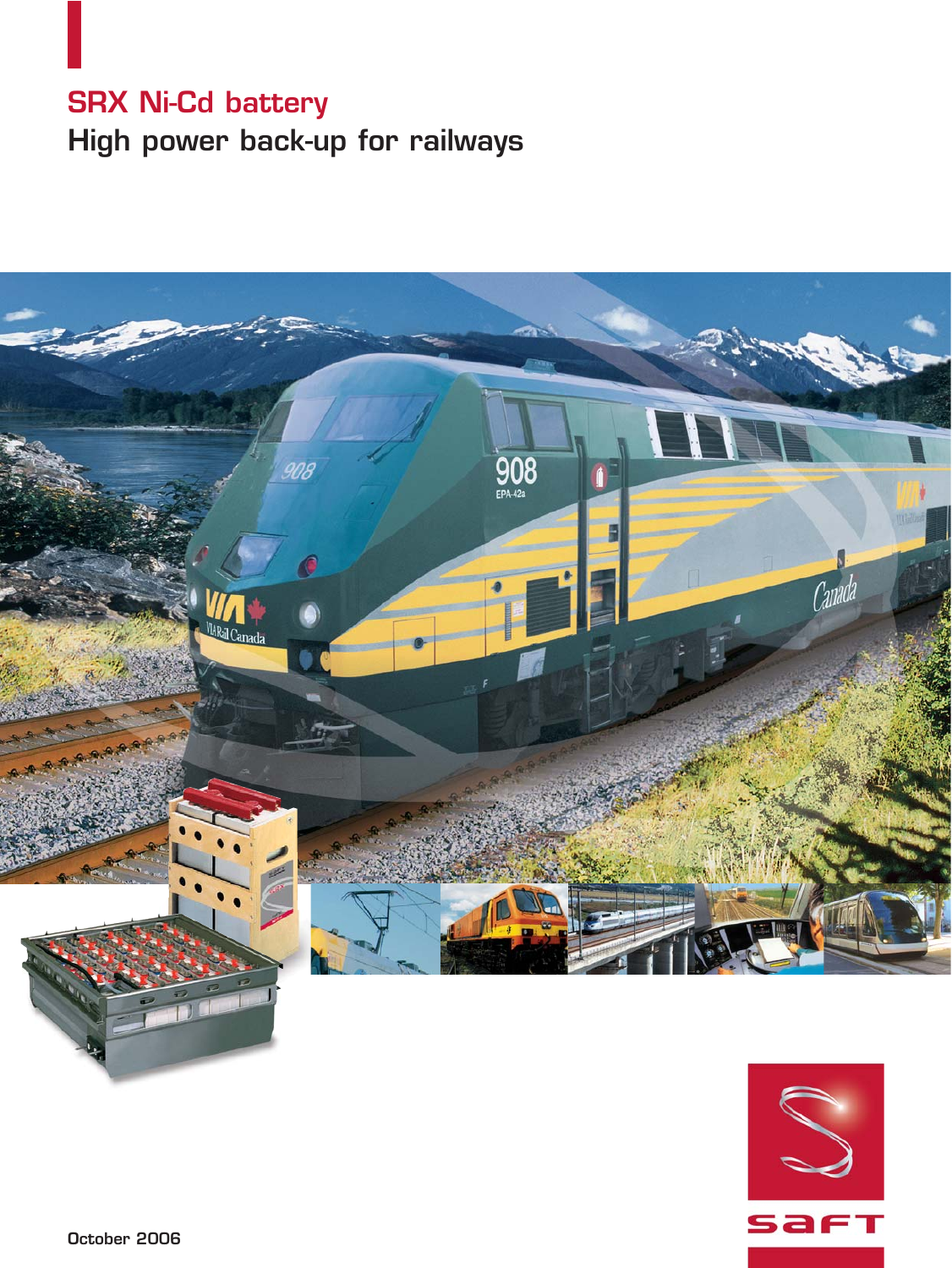# **SRX Ni-Cd battery Starting and braking power for railways**

Diesel locomotives, DMU (Diesel Multiple Units) and electric rolling stock equipment operate in some of the world's most punishing conditions. Extremes of temperature directly affect efficiency, but passengers and freight services still expect reliable service at a predictable cost. Guaranteed power for engine starting – even in freezing temperatures – emergency braking, tilting, and for raising pantographs is provided by today's advanced rail battery technology: SRX nickel-cadmium batteries.

# **Low temperature reliability**

Where total reliability is essential in harsh conditions, sintered/PBE technology tolerates extreme temperatures from +70°C (+158°F) to as low as –50°C (–58°F), levels that destroy lead acid batteries. Saft builds SRX nickel-cadmium batteries specifically for demanding rail applications in all climates.

At –20°C (–4°F) SRX retains more than 70% capacity, avoiding the need to oversize the battery and ensuring the availability of power even at low temperatures.

## **Minimizing life cycle cost**

SRX features keep down overall cost and provide up to 15 years' service through solid construction, large electrolyte reserves and advanced plate design. The optional Saft battery water filling system operates quickly and accurately to minimize maintenance costs.

SRX's extended lifetime is achieved through sintered/PBE technology and exceeds by more than 6 times the minimum lifetime required by UIC 854 R railway specification. **Life cycle cost comparison**



**over 30 years' rolling stock operation**



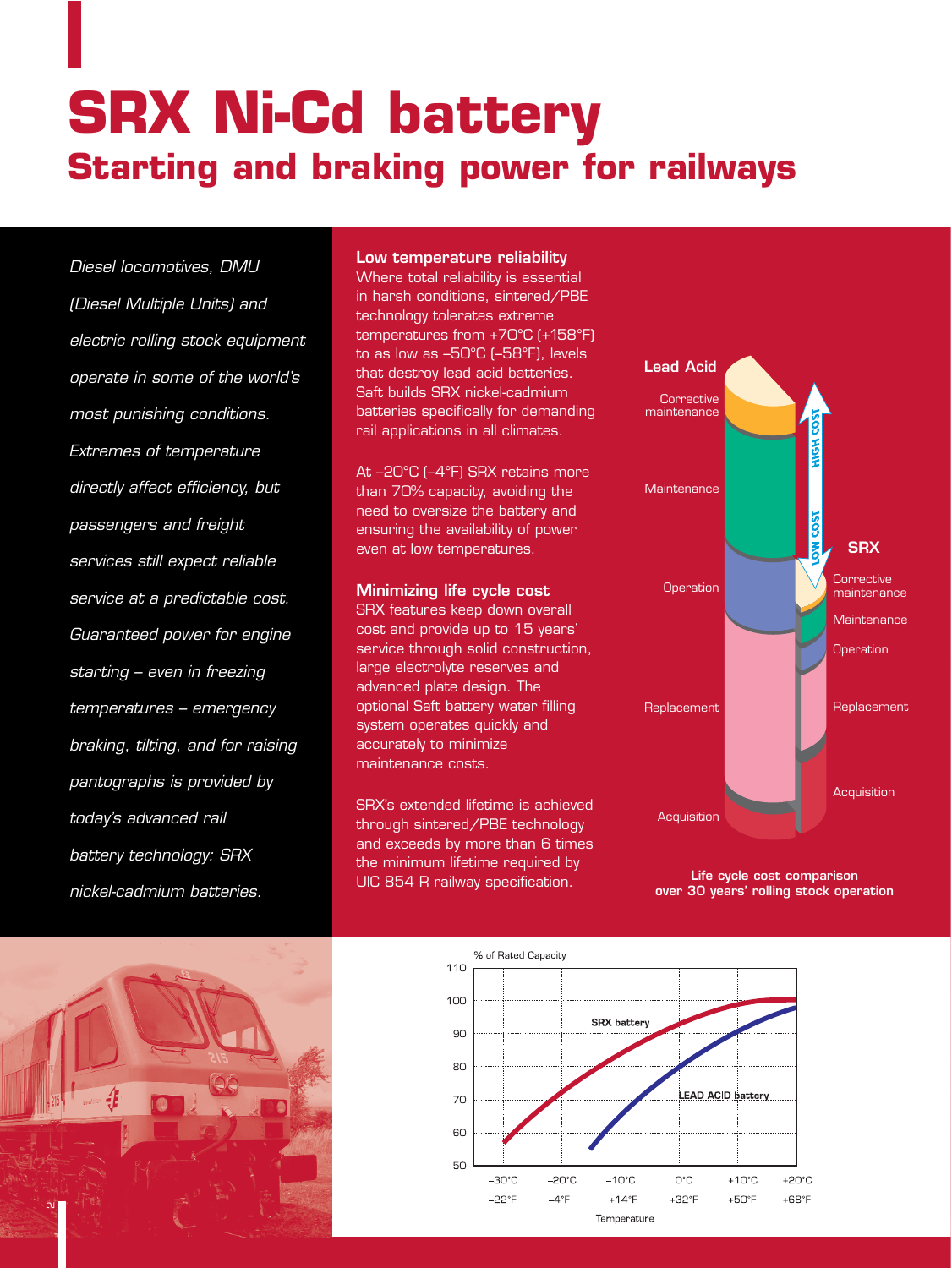# **Reliable power proven in action worldwide**

# **High power performance**

SRX can deliver short duration high current discharges of up to 1 minute and up to 5 times its capacity for instantaneous diesel engine starting. Discharges of up to three times capacity for up to three minutes provide power for high speed train emergency braking.

# **Lighter and smaller**

Battery weight and volume savings lead directly to lower operational costs with increased efficiency. SRX is lighter than conventionally sized batteries and provides equivalent performance in containers and battery compartments at least 60% smaller.

Its flexible design makes SRX ideal in replacement and retrofit markets, suiting existing battery compartments without alteration.



**Sintered/pbe technology combines physical strength with excellent performance for high power rail applications**

# **The SRX comprehensive offer**

- **Very competitive cost** less than half the cost of lead acid over a 30 year operation of the rail network.
- **Minimum maintenance** two years or more without topping-up.
- **High reliability** predictable performance without risk of sudden death.
- **Long duration life** SRX batteries can function for more than 15 years.
- **Wide operating temperature range** from –20°C to +50°C (–4°F to +122°F) with extreme temperatures from –50°C to +70°C (–58°F to +158°F).
- **Advanced sintered/PBE technology** excellent chargeability with minimized water consumption.

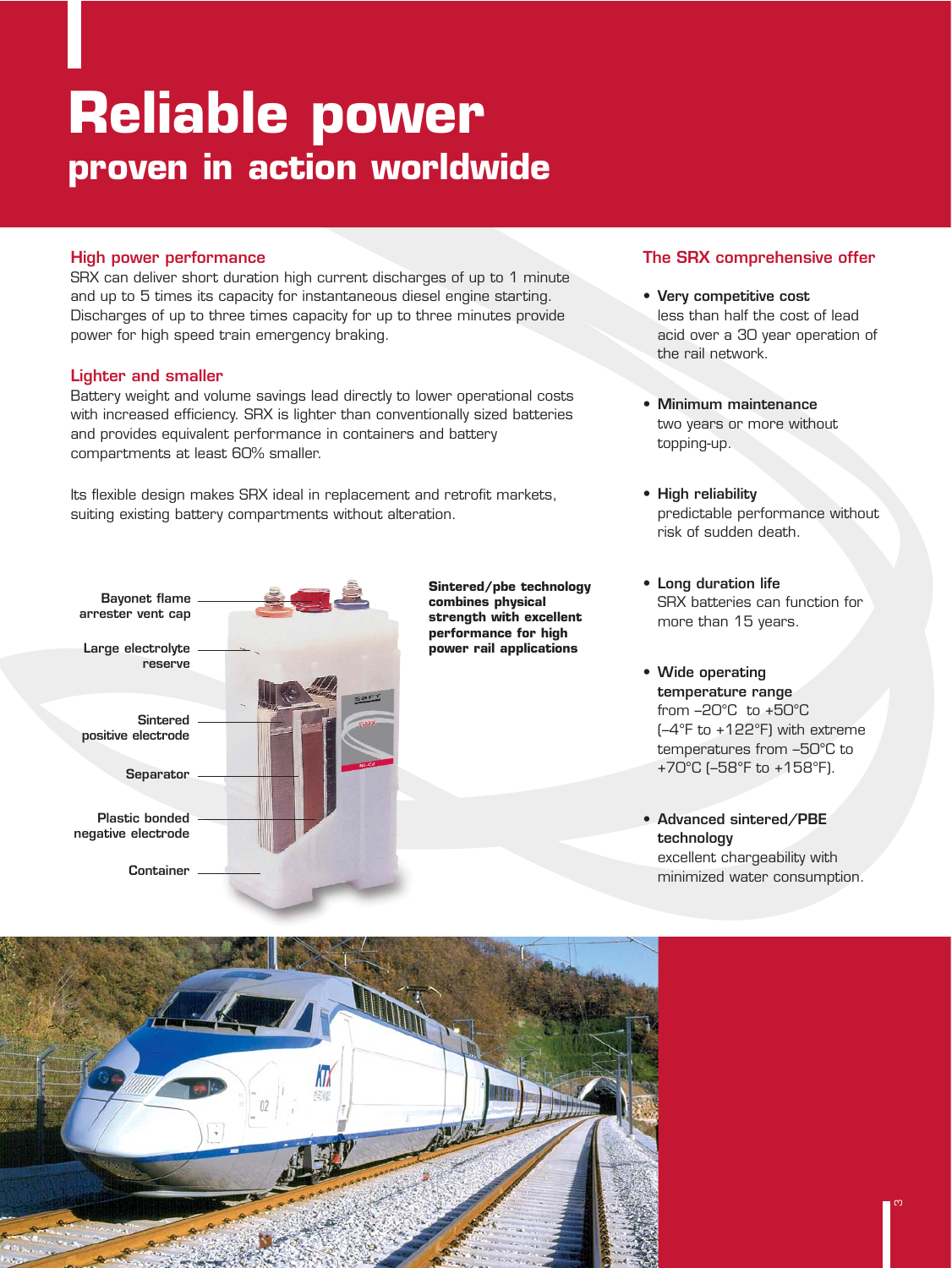# **A sound economical choice**



# **Built for reliability and long life**

Sintered/PBE construction brings together very strong sintered nickel positive electrodes and negative plastic bonded electrodes, insulated by microporous separators that allow electrolyte to freely circulate.

Ni-Cd will not suffer sudden death, unlike lead acid batteries.

# **Designed-in low maintenance**

Saft's water filling system can be integrated as an option to cut the cost and time of maintenance and increase battery life through measured and controlled toppingup. Gases are safely exhausted through the channel system.

# **Meeting recognised standards**

SRX batteries are built to ISO 9001 criteria and comply with most of the major mechanical and electrical standards, including IEC 60623, IEC 60077, DIN 40 771, BS 6260, UIC 854 R, NF F 64 018.



**Containers for all conditions** Batteries are supplied in a wide variety of containers to suit varied conditions.

- SRX steel containers in flame retardant plywood crates.
- SRX P plastic containers in compact stainless steel crates.
- SRX FR polyamide flame retardant plastic containers (classified V0 to meet the UL 94 standard and I3F2 under the NFF 16 101 norm, and also meeting ASTM E 162 and ASTM E 662 standards) in compact stainless steel crates.

# **Trays for particular applications**

Each battery option can be integrated into a tailored tray, individually designed to meet requirements for each application. Saft designers work with you through all stages from initial specification, sizing and testing, manufacture and installation, to life cycle costing models and ongoing international support.

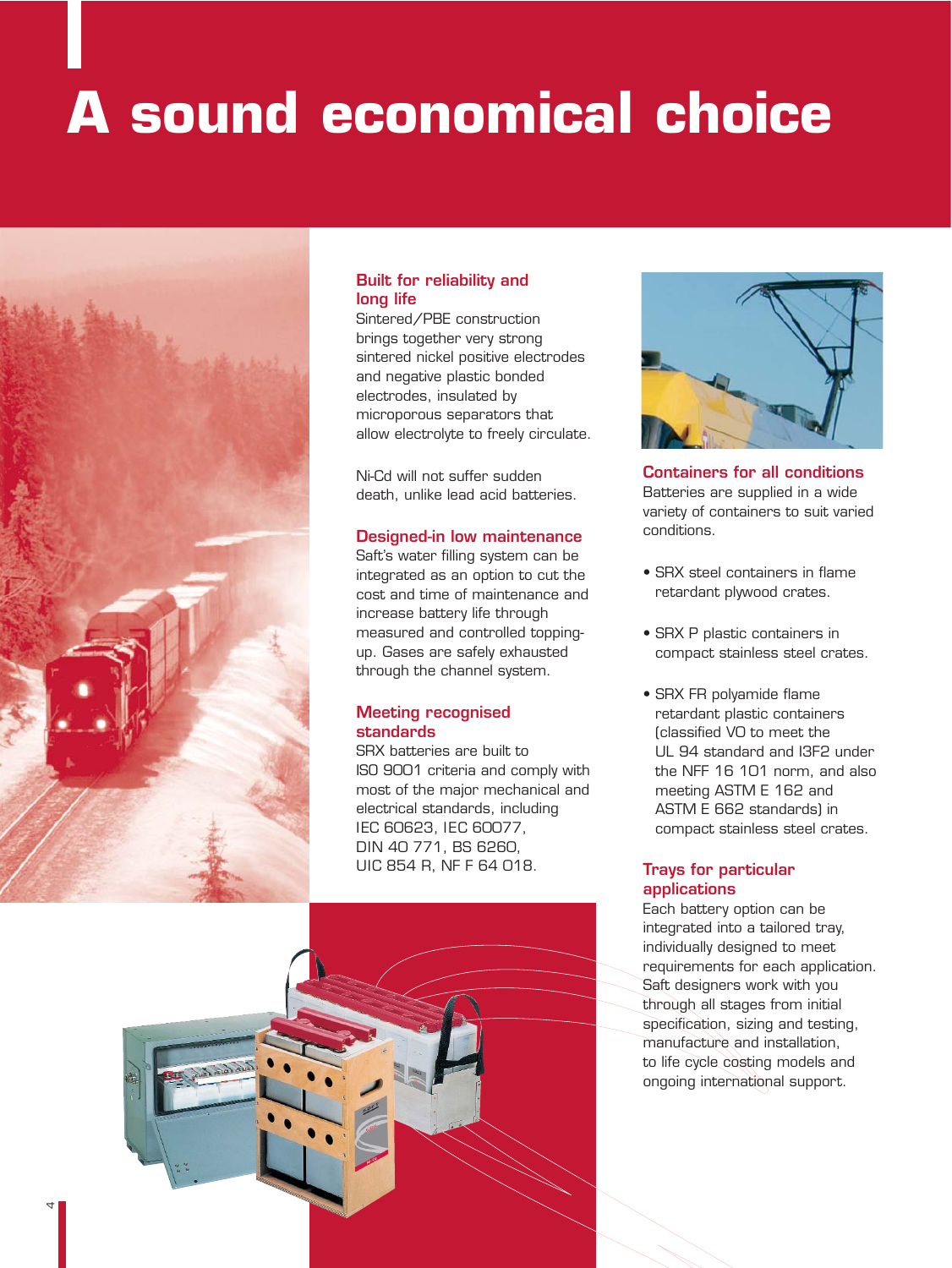# **Mechanical features**

**Steel range**

| <b>Cell</b><br>type | <b>Capacity</b><br>$(C_n$ Ah) | <b>Electrolyte</b><br>reserve | Approx.<br>weight |         |         | Weight including crate* (kg) |         |         | Dimensions* (mm) |     |         |         |         |         |         |  |
|---------------------|-------------------------------|-------------------------------|-------------------|---------|---------|------------------------------|---------|---------|------------------|-----|---------|---------|---------|---------|---------|--|
|                     |                               | [cm <sup>3</sup> ]            | per cell<br>(kg)  | 2 cells | 3 cells | 4 cells                      | 5 cells | 6 cells | н                | W   | 2 cells | 3 cells | 4 cells | 5 cells | 6 cells |  |
| <b>SRX 720</b>      | 73                            | 485                           | 5.3               | 13      | 18      | 23                           | 30      | 35      | 362              | 190 |         | 227     | 291     | 355     | 436     |  |
| <b>SRX 800</b>      | 81                            | 475                           | 5.4               | 14      | 19      | 24                           | 31      | 36      | 362              | 190 |         | 227     | 291     | 355     | 436     |  |
| <b>SRX 900</b>      | 90                            | 580                           | 6.1               | 15      | 21      | 27                           | 35      | 42      | 362              | 190 | 183     | 257     | 327     | 405     | 496     |  |
| <b>SRX 1000</b>     | 103                           | 565                           | 6.3               | 15      | 21      | 28                           | 35      | 42      | 362              | 190 | 183     | 257     | 327     | 405     | 496     |  |
| <b>SRX 1200</b>     | 115                           | 640                           | 6.9               | 16      | 24      | 31                           | 38      | 46      | 362              | 190 | 199     | 281     | 363     | 462     | 544     |  |
| <b>SRX 1300</b>     | 130                           | 735                           | 7.7               | 17      | 26      | 34                           | 42      | 51      | 362              | 190 | 219     | 311     | 403     | 512     | 604     |  |
| <b>SRX 1500</b>     | 145                           | 830                           | 8.5               | 20      | 29      | 37                           | 48      | 57      | 362              | 190 | 239     | 341     | 443     | 562     | 664     |  |
| <b>SRX 1700</b>     | 170                           | 860                           | 9.6               | 23      | 33      | 43                           | 54      | 65      | 362              | 190 | 251     | 359     | 484     | 592     | 700     |  |
| <b>SRX 1900</b>     | 195                           | 1010                          | 11.0              | 25      | 37      | 49                           | 60      |         | 362              | 190 | 283     | 407     | 540     | 672     |         |  |
| <b>SRX 2200</b>     | 220                           | 1180                          | 12.3              | 28      | 41      | 55                           |         |         | 362              | 190 | 319     | 478     | 620     |         |         |  |
| <b>SRX 2500</b>     | 250                           | 1250                          | 13.3              | 30      | 44      |                              |         |         | 362              | 190 | 337     | 505     |         |         |         |  |
| <b>SRX 3000</b>     | 300                           | 1455                          | 15.3              | 34      |         |                              |         |         | 362              | 190 | 399     |         |         |         |         |  |
| <b>SRX 3700</b>     | 375                           | 1755                          | 18.6              | 42      |         |                              |         |         | 362              | 190 | 467     |         |         |         |         |  |

**Terminals** SRX 720 to SRX 1500: 2 M12 x 1.5 / SRX 1700 to SRX 3000: 4 M12 x 1.5 / SRX 3700: 6 M12 x 1.5.

**Plastic Range** in standard polypropylene (for FR type of plastic, increase the physical characteristics by approximately 1.5 %)

| <b>Cell</b>       | <b>Capacity</b> | <b>Electrolyte</b> | Approx.          | <b>Crate</b>    | Weight including crate* (kg) |          |                  |            |            |            |                  |          |             | Dimensions* (mm) |           |            |             |                 |                    |                                    |            |            |                                |             |
|-------------------|-----------------|--------------------|------------------|-----------------|------------------------------|----------|------------------|------------|------------|------------|------------------|----------|-------------|------------------|-----------|------------|-------------|-----------------|--------------------|------------------------------------|------------|------------|--------------------------------|-------------|
| type              | $(C_n$ Ah)      | reserve            | weight           | configuration   |                              |          |                  |            |            |            |                  |          |             | н                | W         |            |             |                 |                    |                                    |            |            |                                |             |
|                   |                 | [cm <sup>3</sup> ] | per cell<br>(kg) |                 | 2<br>cells                   | з        | 4<br>cells cells | 5<br>cells | 6<br>cells | 7<br>cells | 8<br>cells cells | 9        | 10<br>cells |                  |           | 2<br>cells | з<br>cells  | 4<br>cells      | 5<br>cells         | 6<br>cells                         | 7<br>cells | 8<br>cells | 9<br>cells                     | 10<br>cells |
| <b>SRX 22 P</b>   | 55              | 160                | 1.6              | 1 row           |                              |          | 7                | 9          | 11         | 12         | 14               | 16       | 18          | 277              | 90        |            |             | 196             |                    | 242 288 334 380 426                |            |            |                                | 472         |
|                   |                 |                    |                  | 2 rows          |                              |          | 14               | 17         | 21         | 24         | 28               | 31       | 34          | 277              | 177       |            |             | 196             |                    |                                    |            |            | 242 288 334 380 426 472        |             |
| <b>SRX 25 P</b>   | 25              | 160                | 1.7              | 1 row<br>2 rows |                              |          | 8<br>15          | 10<br>18   | 11<br>55   | 13<br>26   | 15<br>29         | 17<br>33 | 19<br>36    | 277<br>277       | 90<br>177 |            |             | 196<br>196      | 242                | 288<br>242 288 334 380 426         | 334 380    |            | 426                            | 472<br>472  |
| <b>SRX 31 P</b>   | 31              | 215                | 2.1              | 1 row<br>2 rows |                              |          | 9<br>18          | 12<br>23   | 14<br>27   | 16<br>32   | 18<br>36         | 21<br>41 | 23<br>45    | 277<br>277       | 90<br>177 |            |             | 254<br>254      |                    | 314 375 435 496                    |            |            | 557<br>314 375 435 496 557 618 | 618         |
| <b>SRX 37 P</b>   | 37              | 325                | 2.7              | 1 row<br>2 rows |                              |          | 12<br>23         | 15<br>29   | 18<br>35   | 21<br>41   | 24<br>46         |          |             | 277<br>277       | 90<br>177 |            |             | 354<br>354      |                    | 439 526 611 697<br>439 526 611 697 |            |            |                                |             |
| <b>SRX 46 P</b>   | 46              | 315                | 2.9              | 1 row<br>2 rows |                              |          | 13<br>25         | 16<br>31   | 19<br>37   | 22<br>43   | 25<br>50         |          |             | 277<br>277       | 90<br>177 |            |             | 354<br>354      |                    | 439 526 611 697<br>439 526 611 697 |            |            |                                |             |
| <b>SRX 52 P</b>   | 52              | 315                | 2.9              | 1 row<br>2 rows |                              |          | 13<br>25         | 16<br>31   | 19<br>37   | 22<br>43   | 25<br>50         |          |             | 277<br>277       | 90<br>177 |            |             | 354<br>354      |                    | 439 526 611 697<br>439 526 611 697 |            |            |                                |             |
| <b>SRX 60 P</b>   | 60              | 315                | 3.3              | 1 row<br>2 rows |                              |          | 14<br>28         | 18<br>35   | 55<br>42   | 25<br>49   | 29               |          |             | 307<br>307       | 90<br>177 |            |             | 354<br>354      |                    | 439 526 611 697<br>439 526 611     |            |            |                                |             |
| <b>SRX 70 P</b>   | 70              | 315                | 3.5              | 1 row<br>2 rows |                              |          | 15<br>30         | 19<br>37   | 23<br>45   | 26         | 30               |          |             | 307<br>307       | 90<br>177 |            |             | 354             | 439<br>354 439 526 | 526 611 697                        |            |            |                                |             |
| <b>SRX 80 P</b>   | 80              | 380                | 4.3              | 1 row<br>2 rows |                              | 14<br>28 | 19<br>37         | 23<br>46   | 28         |            |                  |          |             | 307<br>307       | 91<br>178 |            | 323         | 426<br>323 426  | 530 634<br>530     |                                    |            |            |                                |             |
| <b>SRX 900 P</b>  | 90              | 690                | 5.8              | 1 row           | 12                           | 18       | 24               | 30         | 36         | 42         | 48               |          |             | 343              | 170       |            | 163 241 319 |                 |                    | 397 475 553 631                    |            |            |                                |             |
| <b>SRX 1000 P</b> | 103             | 670                | 6.0              | 1 row           | 13                           | 19       | 25               | 31         | 37         | 44         | 50               |          |             | 343              | 170       |            | 163 241 319 |                 |                    | 397 475 553 631                    |            |            |                                |             |
| <b>SRX 1200 P</b> | 115             | 660                | 6.2              | 1 row           | 13                           | 19       | 26               | 32         | 39         | 45         | 51               |          |             | 343              | 170       |            | 163 241 319 |                 |                    | 397 475 553 631                    |            |            |                                |             |
| <b>SRX 1300 P</b> | 130             | 740                | 6.9              | 1 row           | 14                           | 22       | 29               | 36         | 43         | 50         | 57               |          |             | 343              | 170       | 181        | 268 355     |                 |                    | 442 530 616 703                    |            |            |                                |             |
| <b>SRX 1500 P</b> | 155             | 910                | 8.1              | 1 row           | 17                           | 25       | 33               | 42         | 50         |            |                  |          |             | 343              | 170       |            |             | 213 316 419     | 523 626            |                                    |            |            |                                |             |
| <b>SRX 1700 P</b> | 170             | 1050               | 9.7              | 1 row           | 20                           | 30       | 40               | 50         |            |            |                  |          |             | 343              | 170       |            |             | 241 358 475     | 593                |                                    |            |            |                                |             |
| <b>SRX 1900 P</b> | 190             | 1030               | 9.9              | 1 row           | 20                           | 31       | 41               | 51         |            |            |                  |          |             | 343              | 170       |            |             | 241 358 475 593 |                    |                                    |            |            |                                |             |
| <b>SRX 2200 P</b> | 220             | 1235               | 11.6             | 1 row           | 24                           | 35       | 47               | 59         |            |            |                  |          |             | 343              | 170       |            |             | 285 423 562 701 |                    |                                    |            |            |                                |             |

**Terminals** SRX 22 P to SRX 70 P: 2 M10 X 1.25 / SRX 80 P: 4 M10 x 1.25 / SRX 900 P to SRX 1500 P: 2 M12 x 1.5 / SRX 1700 P to SRX 2200 P: 4 M12 x 1.5 An inter-crate space of 10 mm is required for SRX 22 P to SRX 80 P battery assemblies.

\* As function of number of cells. For FR (plastic) type, consult Saft with specific requests. **Flexible handles Terminal cover**





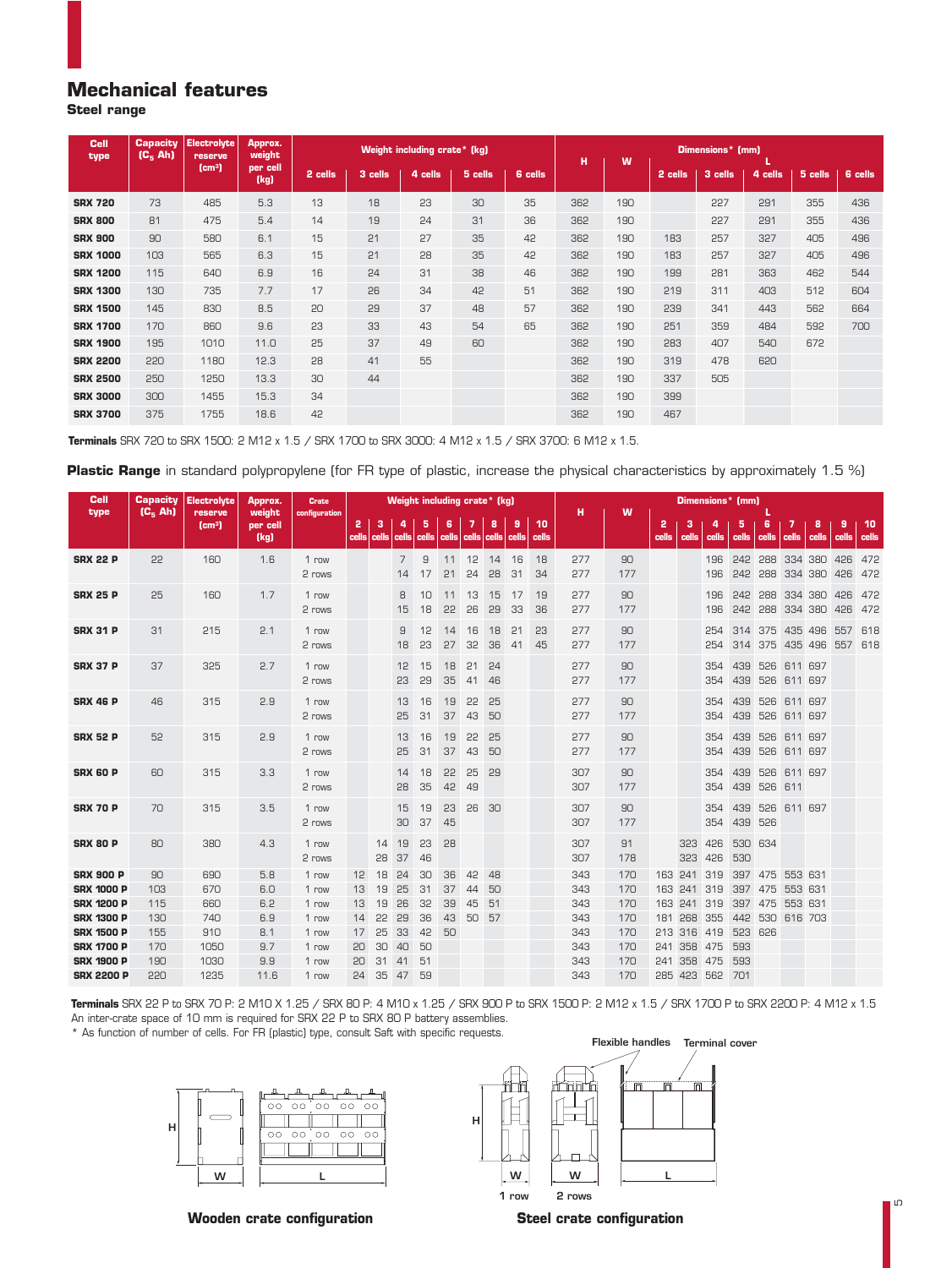# **Electrical performance**

**Performance for fully charged cells by a constant current charge according to IEC 60623 standard**

## **Steel range**

# **Available amperes at +20°C ± 5°C (+68°F ± 9°F)**

| <b>Type</b>                  | <b>SRX 720</b> | <b>SRX 800</b> | <b>SRX 900</b> | <b>SRX 1000</b> | <b>SRX 1200</b> | <b>SRX 1300</b>             | <b>SRX 1500</b> | <b>SRX 1700</b> | <b>SRX 1900</b> | <b>SRX 2200</b> | <b>SRX 2500</b> | <b>SRX 3000</b> | <b>SRX 3700</b> |
|------------------------------|----------------|----------------|----------------|-----------------|-----------------|-----------------------------|-----------------|-----------------|-----------------|-----------------|-----------------|-----------------|-----------------|
| <b>Capacity</b><br>$(C5$ Ah) | 73             | 81             | 90             | 103             | 115             | 130                         | 145             | 170             | 195             | 220             | 250             | 300             | 375             |
| <b>Duration</b>              |                |                |                |                 |                 | End voltage = $1.10 V/cell$ |                 |                 |                 |                 |                 |                 |                 |
| 1 min                        | 370            | 410            | 460            | 511             | 582             | 642                         | 715             | 874             | 962             | 1086            | 1202            | 1381            | 1717            |
| 3 min                        | 266            | 296            | 332            | 368             | 420             | 463                         | 517             | 630             | 695             | 784             | 868             | 1009            | 1247            |
| 5 min                        | 555            | 247            | 277            | 307             | 350             | 386                         | 430             | 525             | 579             | 653             | 727             | 849             | 1050            |
| 15 min                       | 148            | 165            | 183            | 206             | 234             | 265                         | 296             | 349             | 397             | 447             | 499             | 595             | 740             |
| <b>30 min</b>                | 116            | 128            | 142            | 163             | 182             | 206                         | 223             | 269             | 309             | 348             | 396             | 465             | 58              |
| <b>60 min</b>                | 66.7           | 74.0           | 82.2           | 94.0            | 105             | 119                         | 132             | 155             | 178             | 201             | 228             | 274             | 342             |
| <b>90 min</b>                | 45.8           | 50.8           | 56.4           | 64.6            | 72.1            | 81.5                        | 90.9            | 107             | 122             | 138             | 157             | 188             | 235             |
| 5h                           | 14.3           | 15.8           | 17.6           | 20.2            | 22.5            | 25.4                        | 28.4            | 33.3            | 38.2            | 43.0            | 48.9            | 58.7            | 73.4            |
|                              |                |                |                |                 |                 | End voltage = $1.05$ V/cell |                 |                 |                 |                 |                 |                 |                 |
| 1 min                        | 457            | 508            | 569            | 632             | 720             | 793                         | 886             | 1080            | 1190            | 1343            | 1487            | 1709            | 2125            |
| 3 min                        | 341            | 378            | 425            | 471             | 537             | 592                         | 660             | 805             | 888             | 1001            | 1109            | 1288            | 1593            |
| 5 min                        | 285            | 316            | 355            | 394             | 449             | 495                         | 552             | 674             | 742             | 837             | 932             | 1089            | 1347            |
| 15 min                       | 180            | 200            | 555            | 250             | 283             | 320                         | 357             | 423             | 481             | 543             | 604             | 721             | 896             |
| <b>30 min</b>                | 128            | 142            | 157            | 180             | 201             | 227                         | 246             | 297             | 341             | 385             | 437             | 514             | 642             |
| <b>60 min</b>                | 69.2           | 76.8           | 85.3           | 97.6            | 109             | 123                         | 137             | 161             | 185             | 209             | 237             | 284             | 355             |
| <b>90 min</b>                | 47.1           | 52.3           | 58.1           | 66.5            | 74.2            | 83.9                        | 93.6            | 110             | 126             | 142             | 161             | 194             | 242             |
| 5 h                          | 14.5           | 16.1           | 17.8           | 20.4            | 22.8            | 25.8                        | 28.7            | 33.7            | 38.7            | 43.6            | 49.6            | 59.5            | 74.3            |
|                              |                |                |                |                 |                 | End voltage = $1.00 V/cell$ |                 |                 |                 |                 |                 |                 |                 |
| 1 min                        | 544            | 602            | 677            | 751             | 855             | 943                         | 1052            | 1284            | 1414            | 1596            | 1768            | 2032            | 2525            |
| 3 min                        | 410            | 454            | 510            | 566             | 647             | 712                         | 794             | 969             | 1067            | 1204            | 1333            | 1550            | 1924            |
| 5 min                        | 338            | 375            | 421            | 467             | 532             | 586                         | 654             | 798             | 880             | 992             | 1104            | 1291            | 1596            |
| 15 min                       | 203            | 226            | 251            | 283             | 320             | 362                         | 404             | 479             | 544             | 613             | 682             | 814             | 1013            |
| <b>30 min</b>                | 133            | 147            | 164            | 187             | 209             | 236                         | 256             | 309             | 354             | 400             | 454             | 534             | 668             |
| 60 min                       | 70.5           | 78.2           | 86.9           | 99.4            | 111             | 125                         | 140             | 164             | 188             | 212             | 241             | 290             | 362             |
| <b>90 min</b>                | 47.6           | 52.8           | 58.7           | 67.2            | 75.0            | 84.8                        | 94.6            | 111             | 127             | 143             | 163             | 196             | 245             |
| 5 h                          | 14.6           | 16.2           | 18.0           | 20.6            | 23.0            | 26.0                        | 29.0            | 34.0            | 39.0            | 44.0            | 50.0            | 60.0            | 75.0            |
|                              |                |                |                |                 |                 | End voltage = $0.85$ V/cell |                 |                 |                 |                 |                 |                 |                 |
| 30 <sub>s</sub>              | 816            | 905            | 1016           | 1128            | 1285            | 1416                        | 1580            | 1928            | 2125            | 2398            | 2654            | 3050            | 3793            |
| 1 min                        | 751            | 833            | 935            | 1038            | 1183            | 1304                        | 1454            | 1775            | 1956            | 2207            | 2443            | 2839            | 3511            |
| 3 min                        | 581            | 643            | 723            | 802             | 914             | 1008                        | 1124            | 1372            | 1511            | 1705            | 1888            | 2193            | 2712            |
| 5 min                        | 488            | 542            | 608            | 675             | 769             | 848                         | 945             | 1154            | 1271            | 1434            | 1597            | 1866            | 2307            |
| <b>10 min</b>                | 323            | 359            | 403            | 449             | 509             | 570                         | 636             | 760             | 855             | 964             | 1073            | 1262            | 1561            |

# **Available amperes at –20°C ± 5°C (–4°F ± 9°F)**

| <b>Type</b>                   | <b>SRX 720</b>              | <b>SRX 800</b> | <b>SRX 900</b> | <b>SRX 1000</b> | <b>SRX 1200</b> | <b>SRX 1300</b> | <b>SRX 1500</b> | <b>SRX 1700</b> | <b>SRX 1900</b> | <b>SRX 2200</b> | <b>SRX 2500</b> | <b>SRX 3000</b> | <b>SRX 3700</b> |  |  |
|-------------------------------|-----------------------------|----------------|----------------|-----------------|-----------------|-----------------|-----------------|-----------------|-----------------|-----------------|-----------------|-----------------|-----------------|--|--|
| <b>Capacity</b><br>$(C_5$ Ah) | 73                          | 81             | 90             | 103             | 115             | 130             | 145             | 170             | 195             | 220             | 250             | 300             | 375             |  |  |
| <b>Duration</b>               | End voltage = $1.00 V/cell$ |                |                |                 |                 |                 |                 |                 |                 |                 |                 |                 |                 |  |  |
| 3 min                         | 290                         | 323            | 362            | 402             | 457             | 505             | 563             | 686             | 757             | 854             | 946             | 1099            | 1358            |  |  |
| $15$ min                      | 176                         | 196            | 218            | 245             | 278             | 315             | 351             | 415             | 472             | 532             | 592             | 707             | 879             |  |  |
| <b>30 min</b>                 | 109                         | 121            | 134            | 154             | 171             | 194             | 210             | 253             | 291             | 328             | 373             | 438             | 548             |  |  |
| <b>60 min</b>                 | 57.8                        | 64.1           | 71.2           | 81.5            | 91.0            | 103             | 115             | 135             | 154             | 174             | 198             | 237             | 297             |  |  |
| <b>90 min</b>                 | 39.0                        | 43.3           | 48.1           | 55.1            | 61.5            | 69.5            | 77.5            | 90.9            | 104             | 118             | 134             | 160             | 201             |  |  |
| 5 h                           | 13.1                        | 14.6           | 16.2           | 18.5            | 20.7            | 23.4            | 26.1            | 30.6            | 35.1            | 39.6            | 45.0            | 54.0            | 67.5            |  |  |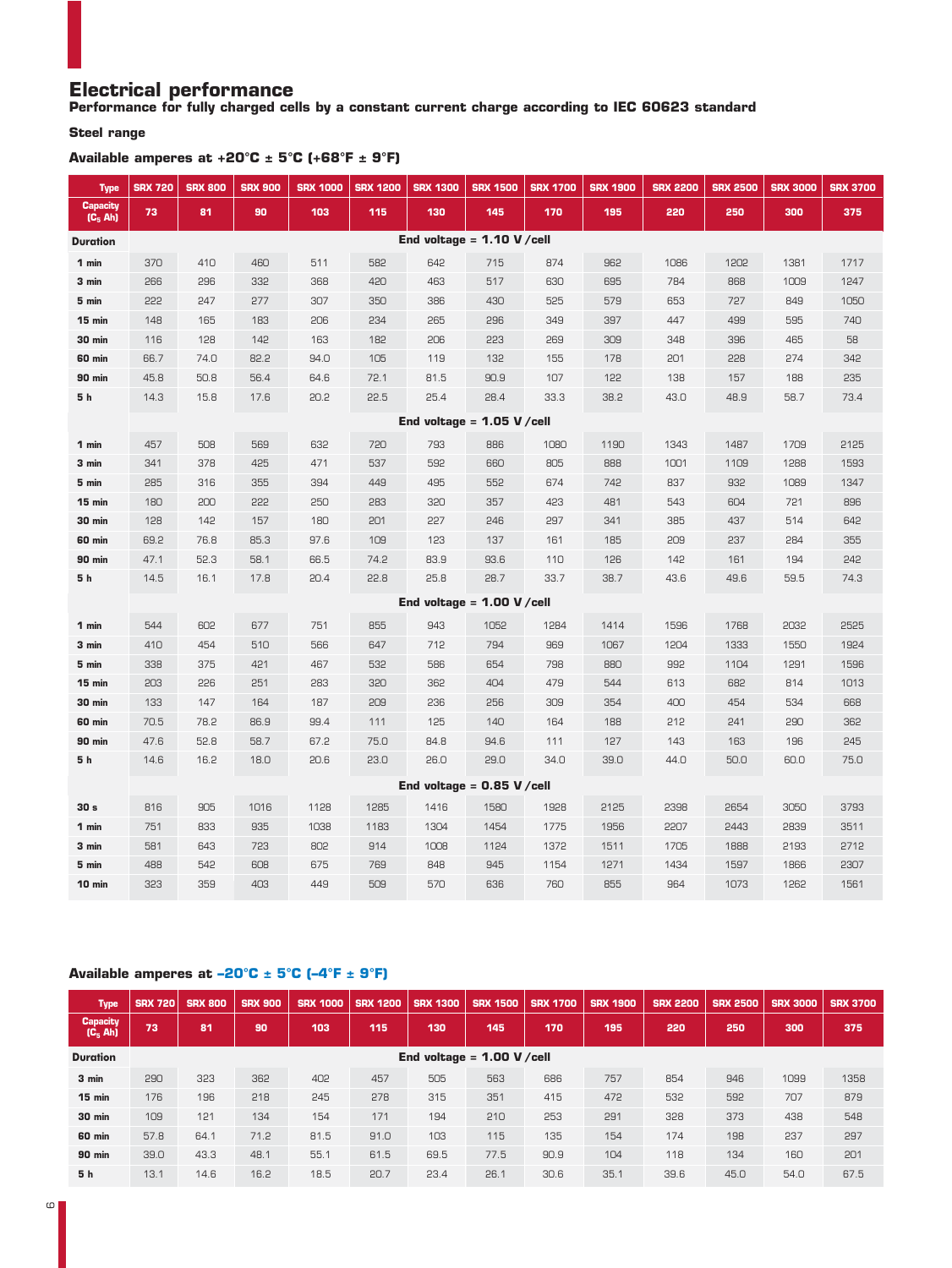# **Electrical performance**

**Performance for fully charged cells by a constant current charge according to IEC 60623 standard**

## **Plastic range**

**Available amperes at +20°C ± 5°C (+68°F ± 9°F)**

| <b>Type</b>                   | <b>SRX 22 P</b> | <b>SRX 25 P</b> | <b>SRX 31 P</b> | <b>SRX 37 P</b> | <b>SRX 46 P</b> | <b>SRX 52 P</b> | SRX 60 P                    | <b>SRX 70 P</b>             | <b>SRX 80 P</b> | <b>SRX 900 P</b> | <b>SRX 1000 P</b> | <b>SRX 1200 P</b> | <b>SRX 1300 P</b> | <b>SRX 1500 P</b> | <b>SRX 1700 P</b> | <b>SRX 1900 P</b> | <b>SRX 2200 P</b> |
|-------------------------------|-----------------|-----------------|-----------------|-----------------|-----------------|-----------------|-----------------------------|-----------------------------|-----------------|------------------|-------------------|-------------------|-------------------|-------------------|-------------------|-------------------|-------------------|
| <b>Capacity</b><br>$(C_5$ Ah) | 22              | 25              | 31              | 37              | 46              | 52              | 60                          | 70                          | 80              | 90               | 103               | 115               | 130               | 155               | 170               | 190               | 220               |
| <b>Duration</b>               |                 |                 |                 |                 |                 |                 | End voltage = $1.10 V/cell$ |                             |                 |                  |                   |                   |                   |                   |                   |                   |                   |
| 1 min                         | 119             | 134             | 167             | 196             | 244             | 275             | 272                         | 318                         | 364             | 460              | 511               | 582               | 642               | 742               | 874               | 937               | 1086              |
| 3 min                         | 92.6            | 105             | 131             | 153             | 190             | 214             | 213                         | 249                         | 284             | 332              | 368               | 420               | 463               | 536               | 630               | 676               | 784               |
| 5 min                         | 79.8            | 90.7            | 112             | 132             | 164             | 185             | 184                         | 214                         | 245             | 277              | 307               | 350               | 386               | 446               | 525               | 564               | 653               |
| 15 min                        | 55.0            | 62.5            | 77.5            | 91.8            | 114             | 129             | 141                         | 165                         | 188             | 183              | 206               | 234               | 265               | 304               | 349               | 387               | 447               |
| <b>30 min</b>                 | 39.1            | 44.5            | 55.1            | 65.5            | 81.4            | 92.0            | 104                         | 121                         | 139             | 142              | 163               | 182               | 206               | 238               | 269               | 301               | 348               |
| 60 min                        | 20.7            | 23.6            | 29.2            | 34.9            | 43.3            | 49.0            | 56.0                        | 65.3                        | 74.6            | 82.2             | 94.0              | 105               | 119               | 142               | 155               | 173               | 201               |
| <b>90 min</b>                 | 14.0            | 15.9            | 19.7            | 23.5            | 29.2            | 33.0            | 38.1                        | 44.4                        | 50.8            | 56.4             | 64.6              | 72.1              | 81.5              | 97.2              | 107               | 119               | 138               |
| 5 h                           | 4.3             | 4.9             | 6.0             | 7.2             | 8.9             | 10.1            | 11.7                        | 13.6                        | 15.5            | 17.6             | 20.2              | 22.5              | 25.4              | 30.3              | 33.3              | 37.2              | 43.0              |
|                               |                 |                 |                 |                 |                 |                 | End voltage = $1.05$ V/cell |                             |                 |                  |                   |                   |                   |                   |                   |                   |                   |
| 1 min                         | 148             | 168             | 209             | 245             | 304             | 343             | 341                         | 397                         | 454             | 569              | 632               | 720               | 793               | 917               | 1080              | 1160              | 1343              |
| 3 min                         | 119             | 135             | 168             | 197             | 244             | 276             | 274                         | 320                         | 365             | 425              | 471               | 537               | 592               | 684               | 805               | 865               | 1001              |
| 5 min                         | 102             | 116             | 144             | 169             | 210             | 237             | 235                         | 274                         | 314             | 355              | 394               | 449               | 495               | 572               | 674               | 723               | 837               |
| 15 min                        | 63.8            | 72.5            | 90.0            | 106             | 132             | 149             | 164                         | 191                         | 219             | 555              | 250               | 284               | 320               | 369               | 423               | 438               | 543               |
| <b>30 min</b>                 | 40.2            | 45.7            | 56.6            | 67.2            | 83.6            | 94.5            | 107                         | 125                         | 142             | 157              | 180               | 201               | 227               | 263               | 297               | 332               | 385               |
| 60 min                        | 21.1            | 24.0            | 29.7            | 35.5            | 44.1            | 49.9            | 57.0                        | 66.5                        | 76.0            | 85.3             | 97.6              | 109               | 123               | 147               | 161               | 180               | 209               |
| <b>90 min</b>                 | 14.3            | 16.2            | 20.1            | 24.0            | 29.8            | 33.7            | 38.9                        | 45.4                        | 51.8            | 58.1             | 66.5              | 74.2              | 83.9              | 100               | 110               | 123               | 142               |
| 5 h                           | 4.4             | 5.0             | 6.1             | 7.3             | 9.1             | 10.3            | 11.9                        | 13.9                        | 15.8            | 17.8             | 20.4              | 22.8              | 25.8              | 30.7              | 33.7              | 37.7              | 43.6              |
|                               |                 |                 |                 |                 |                 |                 |                             | End voltage = $1.00 V/cell$ |                 |                  |                   |                   |                   |                   |                   |                   |                   |
| 1 min                         | 178             | 202             | 250             | 292             | 364             | 410             | 407                         | 475                         | 542             | 677              | 751               | 856               | 943               | 1090              | 1284              | 1379              | 1596              |
| 3 min                         | 143             | 163             | 202             | 236             | 294             | 332             | 330                         | 385                         | 440             | 510              | 566               | 646               | 712               | 823               | 969               | 1041              | 1204              |
| 5 min                         | 121             | 137             | 170             | 199             | 248             | 280             | 278                         | 324                         | 370             | 421              | 467               | 532               | 586               | 678               | 798               | 857               | 992               |
| 15 min                        | 67.7            | 77.0            | 95.4            | 113             | 140             | 158             | 174                         | 203                         | 231             | 251              | 283               | 320               | 362               | 417               | 479               | 529               | 613               |
| 30 min                        | 41.5            | 47.1            | 58.4            | 69.4            | 86.3            | 97.5            | 110                         | 129                         | 147             | 164              | 187               | 209               | 236               | 273               | 309               | 345               | 400               |
| <b>60 min</b>                 | 21.4            | 24.3            | 30.2            | 36.0            | 44.8            | 50.6            | 57.8                        | 67.4                        | 77.1            | 86.9             | 99.4              | 111               | 125               | 150               | 164               | 183               | 212               |
| <b>90 min</b>                 | 14.4            | 16.4            | 20.3            | 24.3            | 30.2            | 34.1            | 39.3                        | 45.9                        | 52.5            | 58.7             | 67.2              | 75.0              | 84.8              | 101               | 111               | 124               | 143               |
| 5 h                           | 4.4             | 5.0             | 6.2             | 7.4             | 9.2             | 10.4            | 12.0                        | 14.0                        | 16.0            | 18.0             | 20.6              | 23.0              | 26.0              | 31.0              | 34.0              | 38.0              | 44.0              |
|                               |                 |                 |                 |                 |                 |                 | End voltage = $0.85$ V/cell |                             |                 |                  |                   |                   |                   |                   |                   |                   |                   |
| 30 <sub>s</sub>               | 268             | 304             | 377             | 440             | 547             | 619             | 614                         | 716                         | 820             | 1016             | 1128              | 1285              | 1416              | 1637              | 1928              | 2070              | 2398              |
| 1 min                         | 252             | 287             | 355             | 416             | 517             | 584             | 580                         | 677                         | 773             | 935              | 1038              | 1183              | 1304              | 1507              | 1775              | 1906              | 2207              |
| 3 min                         | 202             | 230             | 285             | 333             | 415             | 469             | 465                         | 542                         | 620             | 723              | 802               | 914               | 1007              | 1164              | 1372              | 1473              | 1705              |
| 5 min                         | 163             | 185             | 230             | 269             | 334             | 378             | 375                         | 438                         | 500             | 608              | 675               | 769               | 848               | 979               | 1154              | 1239              | 1434              |
| 10 min                        | 106             | 121             | 150             | 177             | 220             | 249             | 261                         | 305                         | 349             | 403              | 449               | 509               | 570               | 655               | 760               | 833               | 964               |

# **Available amperes at –20°C ± 5°C (–4°F ± 9°F)**

| <b>Type</b>                   | <b>SRX 22 P</b>             | <b>SRX 25 P</b> | <b>SRX 31 P</b> | <b>SRX 37 P</b> | <b>SRX 46 P</b> | <b>SRX 52 P</b> | SRX 60 P | <b>SRX 70 P</b> | <b>SRX 80 P</b> |      | <b>SRX 900 P SRX 1000 P SRX 1200 P</b> |      | <b>SRX 1300 P</b> | SRX 1500 P | <b>SRX 1700 P</b> | <b>SRX 1900 P</b> | <b>SRX 2200 P</b> |
|-------------------------------|-----------------------------|-----------------|-----------------|-----------------|-----------------|-----------------|----------|-----------------|-----------------|------|----------------------------------------|------|-------------------|------------|-------------------|-------------------|-------------------|
| <b>Capacity</b><br>$(C_5$ Ah) | 22                          | 25              | 31              | 37              | 46              | 52              | 60       | 70              | 80              | 90   | 103                                    | 115  | 130               | 155        | 170               | 190               | 220               |
| <b>Duration</b>               | End voltage = $1.00 V/cell$ |                 |                 |                 |                 |                 |          |                 |                 |      |                                        |      |                   |            |                   |                   |                   |
| 3 min                         | 102                         | 116             | 143             | 168             | 209             | 235             | 234      | 272             | 312             | 362  | 402                                    | 458  | 505               | 583        | 686               | 738               | 854               |
| $15$ min                      | 58.7                        | 66.8            | 82.7            | 97.8            | 122             | 137             | 151      | 176             | 201             | 218  | 245                                    | 278  | 315               | 362        | 415               | 460               | 532               |
| <b>30 min</b>                 | 34.0                        | 38.6            | 47.9            | 56.9            | 70.7            | 80.0            | 90.4     | 106             | 121             | 134  | 154                                    | 171  | 194               | 224        | 253               | 283               | 328               |
| <b>60 min</b>                 | 17.6                        | 19.9            | 24.7            | 29.5            | 36.7            | 41.5            | 47.4     | 55.3            | 63.2            | 71.2 | 81.5                                   | 91.0 | 103               | 123        | 135               | 150               | 174               |
| <b>90 min</b>                 | 11.8                        | 13.4            | 16.7            | 19.9            | 24.7            | 28.0            | 32.3     | 37.6            | 43.0            | 48.1 | 55.1                                   | 61.5 | 69.5              | 82.9       | 90.9              | 102               | 118               |
| 5 h                           | 4.0                         | 4.5             | 5.6             | 6.7             | 8.3             | 9.4             | 10.8     | 12.6            | 14.4            | 16.2 | 18.5                                   | 20.7 | 23.4              | 27.9       | 30.6              | 34.2              | 39.6              |